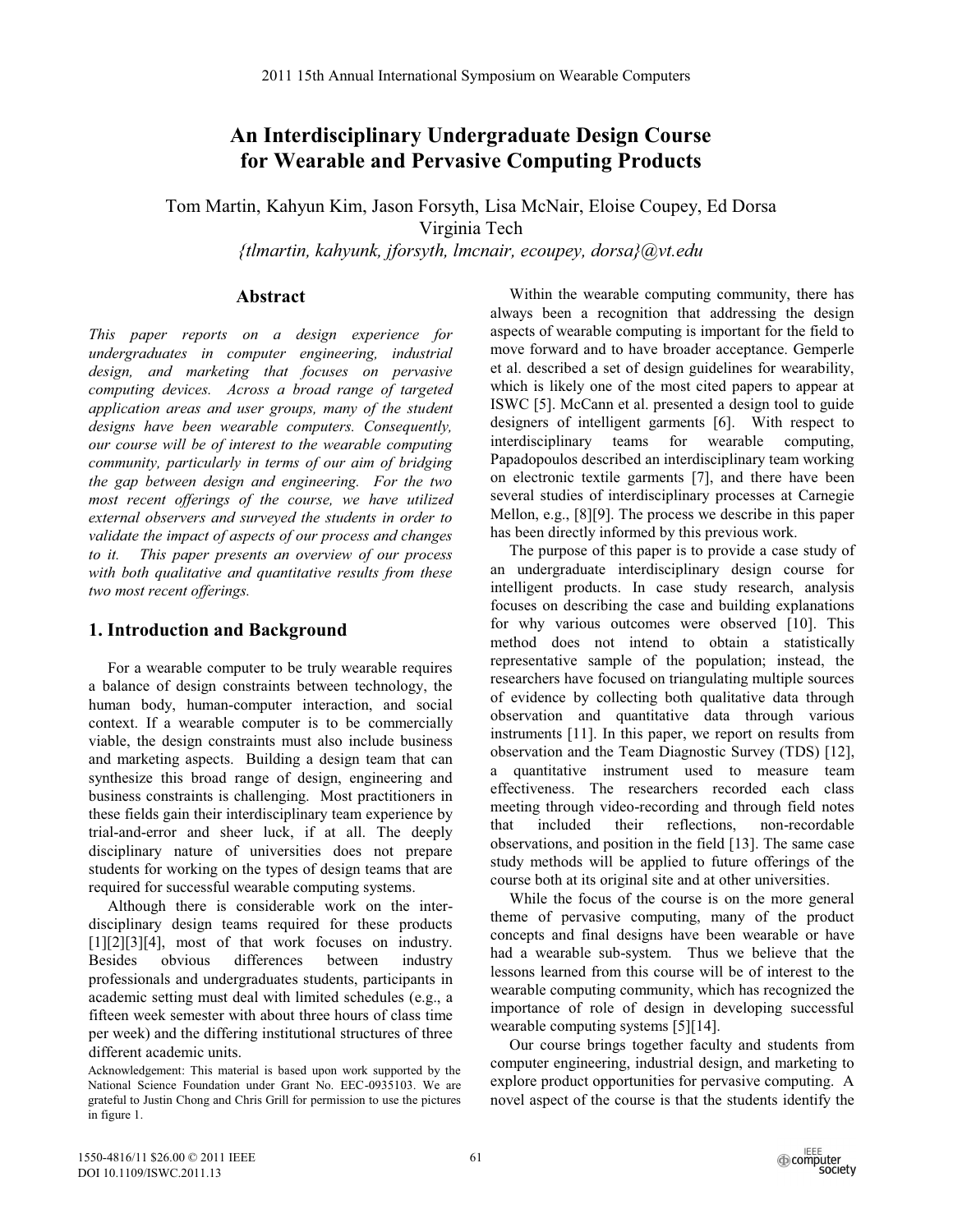product opportunities themselves as part of the course the instructors do not specify the particular products to be developed. Over the five years of the course, each offering has covered a different product opportunity area and audience: pet care products for the elderly; safety gear for construction workers; dorm rooms for college students with disabilities; helmets for firefighters; and diabetes management for children. The only constraints the faculty place upon the products are that they must fall within the opportunity area and that they must be intelligent.

When we first offered the course, we were only concerned with the products themselves, and our design process was *ad hoc*. However, we soon realized that there were important questions to be explored in developing an interdisciplinary design process for intelligent products. We then began to study our process both quantitatively and qualitatively, with two primary goals. First, we aim to provide our students with a high-quality interdisciplinary design experience that allows them to appreciate the role and contributions of other disciplines. Second, we would like to develop a course model that can followed by other universities, as opposed to depending upon the particular set of people that we have available. Assessing the course provides an objective method for us to continually improve methods for teaching collaboration across disciplines and to formalize a transferable process.

The remainder of this paper is organized as follows. Section 2 outlines the course, with examples of design concepts that have come out of the course. Section 3 describes a major change we made for Fall 2010, introducing an electronics prototyping kit and exercise. Section 4 provides qualitative and quantitative results of the impact of the changes of the course. Finally, section 5 gives our conclusions and avenues for future work.

# **2. Overview of the course**

This section provides an overview of the running of the course, including our design process and timeline. We begin by summarizing our course process and general schedule. We then describe particular details for the 2009 and 2010 offerings, which are the basis for the results provided in section 4.

#### **2.1. Course process**

The major elements of the course have evolved over five offerings; the details of that evolution are more fully described in [15]. Our goal for the course is for the students to gain an appreciation for working in an interdisciplinary design team that must satisfy product constraints that span a wide range of domains. Our teams have senior undergraduates from computer engineering (ECE), industrial design (ID), and marketing (MKT). A major part of the course, particularly early in the semester, is breaking down the cultural barriers that exist between these disciplines. We have found that addressing these barriers explicitly will help the students more quickly and easily work together in teams. An important facet of the cultural barriers is vocabulary—even as simple a word as "model" has a different meaning to each of the three disciplines. By explicitly pointing out these cultural differences for the students, we reduce the number of conflicts that arise later due to poor communication. The faculty also serve as role models for working through these cultural differences, often having frank discussions about them in front of the students.

To maintain balance between the disciplines, we also have equal numbers of students from each discipline and meet in a neutral space. Having equal numbers of students reduces the likelihood that any one discipline will seem to have a greater role in the project (with this we are not always successful, as will be described section 4 with the outcomes of the firefighter helmet project). Meeting in a neutral space makes each group of students feel equally welcome in the space. In one of the prior offerings, we met in dedicated undergraduate studio space in the Industrial Design program, and the non-ID students felt like guests—welcome guests, but guests nonetheless.

We begin the semester with examples of interdisciplinary design teams in industry, such as IDEO [16], and with examples of pervasive computing products and research. These examples provide initial background for the students on the design process and on the types of intelligent products that they are expected to develop.

The students are then put into research teams, with the constraint that there is at least one member from each discipline. These research teams explore the issues involved in the product opportunity area. As mentioned in the introduction, we have chosen a different product opportunity area each semester: pet care products for the elderly; safety gear for construction workers; dorm rooms for college students with disabilities; helmets for firefighters; and diabetes management for juvenile diabetics. The research teams bring information back to the whole group. Then each team is given more detailed research tasks to minimize overlap between teams and to maximize the areas covered by the teams. The time spent on the research phase of the course has varied with each offering, but generally lasts for four to six weeks.

Near the end of the research phase, the students shift to the product ideation stage by brainstorming on possible products, using techniques that are familiar to the ID students but are new to the ECE and MKT students [4]. Student teams then re-form around the most popular products. As with the research teams, each product team must have at least one member from each discipline. Depending on the products, some teams might have more students from one discipline than another, e.g., two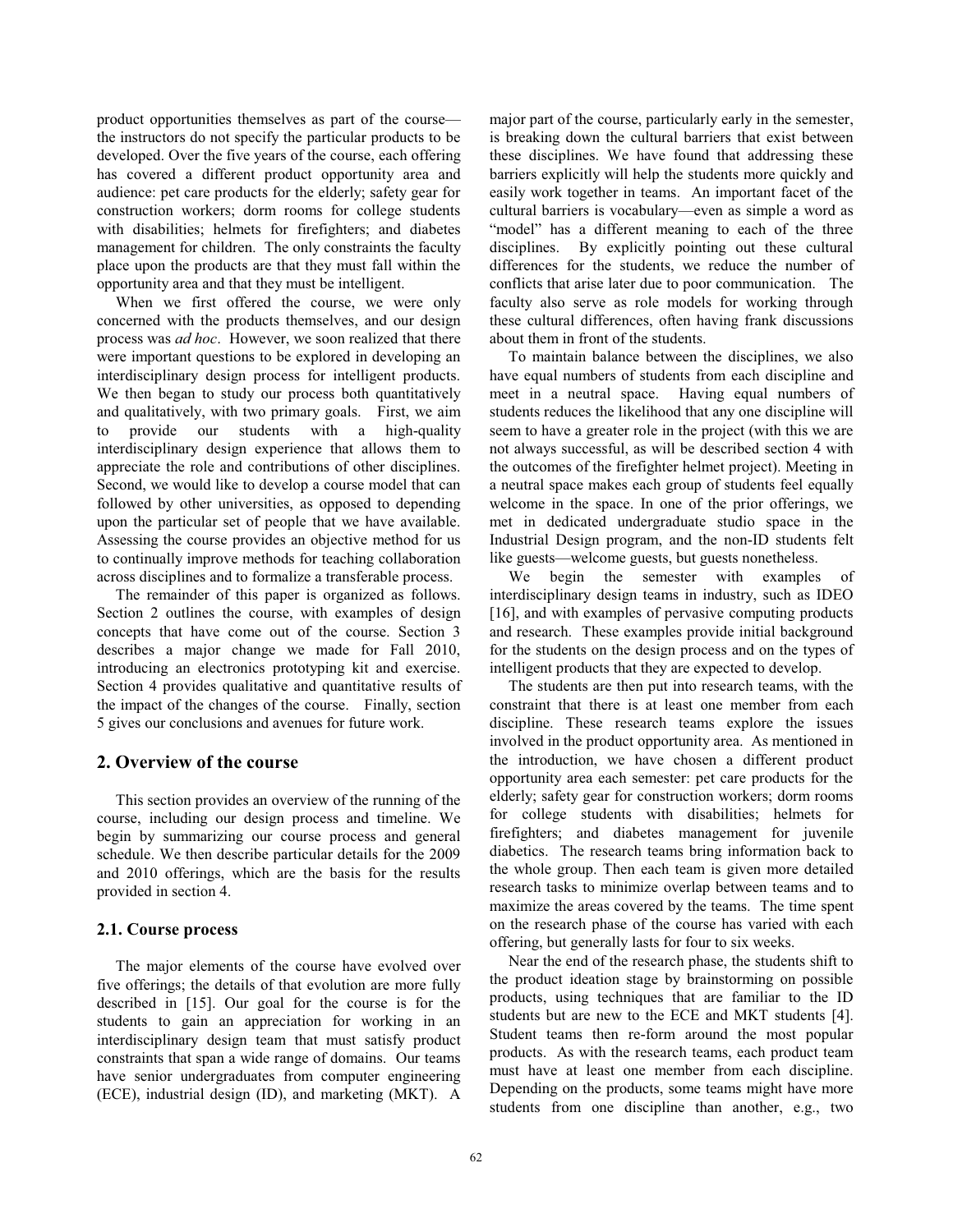

**Figure 1. Examples of wearable concepts and final prototypes from the course. Left: intelligent vest for roadway construction sites. Right: informationgathering gloves for firefighters.** 

students from ID, and one each from ECE and MKT. Usually students are able to work on their favorite product choice, but some shifting of students is sometimes necessary to make sure each discipline is represented on each team. The products are usually closely enough related that they can be considered part of a family of products that work together. Consequently, the students identify interactions between products and set up liaisons that are responsible for managing those interactions. There has usually been a product that tied all of the other products together, e.g., a central data collection unit that served as a hub for the other products. We observe that, even though the students are only given the constraints that the product must be within the specified opportunity area and that it must be intelligent, many of their concepts and final projects are wearable. Two examples of wearable computing devices that students explored as concepts and final projects are shown in Figure 1.

The remainder of the semester is spent developing product concepts, creating business plans, and showing technical feasibility. The semester ends with a final presentation to outside evaluators. Student grades are based upon participation, adoption of the interdisciplinary process, and the quality of their final presentations.

With only 15 weeks for the whole project and given the amount of the time spent on research and ideation, there is usually not enough time for students to build a fully working prototype of their designs, so the expectation is that they will prototype the critical aspects of their design at a level that establishes technical feasibility. Part of our motivation for introducing the Arduino-based kit described in section 3 is to enable the students to create prototypes with higher fidelity.

One of the goals of the faculty is for the students to take responsibility for the course. Throughout the stages described above, but particularly in the early weeks of the semester while the students are becoming accustomed to each other and the expectations of the course, the faculty set the expectation for the students to take the initiative. A primary example of this is that the student teams are generally self-organizing, meaning that the faculty let the students pick which research and product teams they belong to, within the constraint of having each discipline represented on each team. When the faculty have been successful in setting this expectation, there comes a point midway through the semester when the faculty are no longer leading the class meetings but participating as advisors and stepping in only when necessary. The balance between providing structure and allowing the students to have control must be handled carefully, as will be demonstrated by the results described in section 4.

#### **2.2. Changes for the two most recent offerings**

We introduced several major differences between the course offerings in the fall of 2009 and fall of 2010. First, in the fall of 2009, we deviated from our normal practice of having a wide-open product opportunity area and instead told the students that they had to re-design the firefighter helmet to make it intelligent. This was still relatively open compared to the projects students were used to in their other courses in that we did not specify the new capabilities the helmet should have. In the fall of 2010, we went back to specifying a product opportunity area rather than a specific product, with the area being children with diabetes. As section 4 will show, we believe that the open area approach gives the students a greater sense of responsibility, and that the place for instructorimposed structure is in facilitating interdisciplinary collaboration by vesting students with roles that allow them to use their expertise in an integrated design cycle.

Second, in the fall of 2009, the final deliverable for the course was an entry into an industrial design competition. This had the negative effect of elevating the importance of the ID discipline and left the marketing and engineering students without concrete ways to contribute. In the fall of 2010, the final deliverable was a presentation to a set of local venture capitalists, which required a well-rounded proposal from each team that addressed the major design, technical and business issues for that team's product.

Third, in the fall of 2009 the course met once a week for three hours, while in the fall of 2010 it met twice a week for 1.5 hours at each meeting. This might seem like a minor point, but it had major side effects. The most significant of these is that when a faculty member was absent due to travel, he or she missed effectively two weeks. In some cases, two faculty members traveled on consecutive weeks, which meant the full set of faculty were not present for three weeks. This contributed to a lack of structure in the course.

Finally, the faculty provided more structure in the fall 2010 offering than they did in the fall 2009 course by introducing the students to each discipline by adding hands-on exercises covering both marketing and electronic prototyping. We also set a time window about midway through the semester when the research and brainstorming phases would end and project teams would be formed, with the remainder of the semester dedicated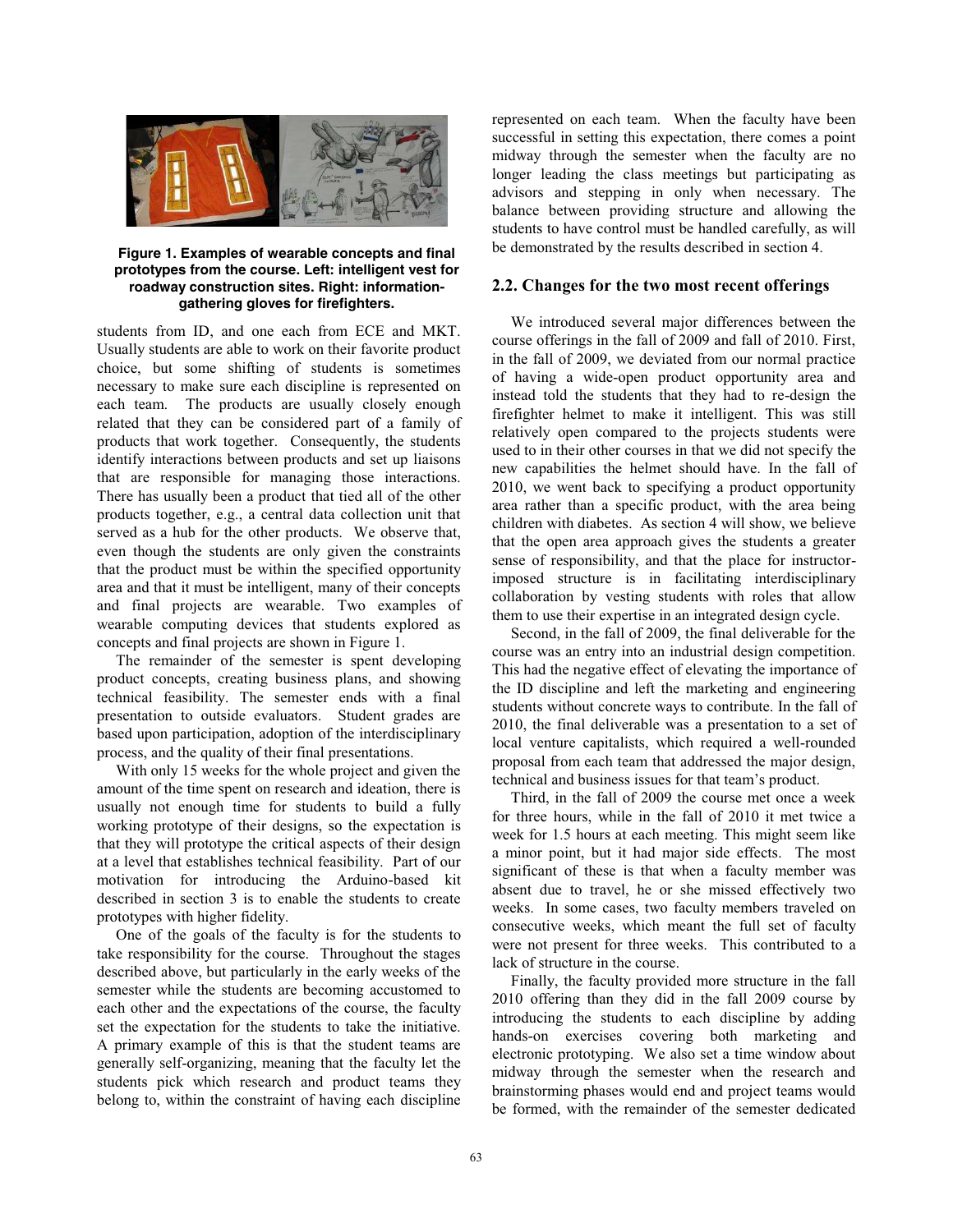to product development. Furthermore, we required that the final projects include a physical/electronic prototype of appropriate complexity for the particular product. In addition, teams were asked to provide marketing documentation of the concept, in the form of a commercial, or a comparable communications deliverable. This additional structure vastly improved the outcomes of the course and the satisfaction of both the students and the faculty, as will be shown in section 4.

A point that must be made is that, while from the previous paragraphs it might seem in hindsight that the approach to the course in fall 2009 was obviously poor, it did not seem so at the outset. Several aspects of that approach were conscious decisions by the faculty to address issues that had arisen in earlier offerings. Meeting once a week for three hours was introduced to make the course seem more like a project in industry. Having a goal of entering the projects in an industrial design competition was meant to provide an external stimulus that had worked well in our first offering of the course but that we had not had in the second and third offerings.

Unfortunately, we did not begin formally studying the course with surveys and observations until the fall of 2009, and so we do not have a baseline of data from the previous years to compare both years to. Consequently, the results in section 4 are limited to comparing only the two years for which we have data, although from our experience we can make some general comments with respect to the other offerings. While a true controlled experiment would have been preferred, it is difficult to achieve in an actual classroom setting. In particular, we do not want to continue to do things that we thought worked poorly because doing so would not be in the best interests of the students, even it were correct from the viewpoint of conducting a controlled experiment.

# **3. An electronics prototyping exercise**

As described in the previous section, one of the major changes made in the fall of 2010 was to add hands-on exercises for both electronics prototyping and marketing. This section describes the Arduino-based prototyping exercise. We omit the marketing exercise because ISWC has mainly a computing and design audience.

Our major goal for introducing an electronics prototyping exercise was to provide the students with the ability to rapidly explore product concepts while going beyond sketching [1]. Following several good examples such as Igoe [17] and Buechley [18], we opted for a set of sensors and output devices coupled with an Arduino processor. The critical aspect for the kit is that new design alternatives can be rapidly tested, explored, and evaluated. Thus we balanced the complexity of using the kit against the richness of devices it could build.

The kit consisted of an Arduino Duemilanove board for the microcontroller and an Xbee breakout board for wireless communications. For sensing, the kit included a digital compass, tri-axis accelerometer and gyro, vibration sensor, IR motion detector, ultrasonic range finder, photocell, barometer/temperature sensor, force sensitive resistor, and microphone. For output, the kit contained a piezoelectric buzzer/tone generator, vibration motor, and LEDs. Later in the semester, we added other devices as necessary for particular student projects, e.g., a small touchscreen display for a game that rewarded children for following their diabetes management regimen.

For each piece of the kit we wrote a "user-friendly" data sheet to explain how the sensor works, its potential uses, and the information that using such a sensor could provide. Current datasheets or specifications are targeted at engineers and mainly explain the sensor's construction and electrical properties. For an engineer, this is the proper level of abstraction, but this is not the case for designers who simply want to employ the device. Dow et al. addressed this issue by describing *knowledge support* as a key requirement for Ubicomp design tool [19]. As an example of this ability, Dow et al. suggests, "a tool might provide a device catalogue that represents available devices, and how designers might user them in an application." To approximate this catalogue our "userfriendly" data sheet describes each sensor in terms of "What It Does", "How It Works", and "What It Tells You". Answers to these questions provide the appropriate level of abstraction that enables the designer to utilize the sensor, as well as providing a mental model to explain how it works. Knowing how the sensor works is critical for debugging purposes by allowing a student to reason about why and how a design failed or did not perform as expected. Figure 2 shows an example of one of these "user-friendly" data sheets.

In addition to having "user-friendly" datasheets that provide appropriate levels of abstraction, we encapsulated the interaction of various sensors into high-level function calls that provide a level of abstraction appropriate for design interaction. These function calls directly relate to the "What It Tells You" section of the datasheet and the values returned are in terms of real-world physical units. By using these abstracted function calls, the particular interaction method of each sensor is hidden from the designer so that they can concentrate on more important aspects, namely authoring the desired interaction. Thus, to find the current distance from the sensor or play a certain tone, one simply wrote *getDistance()* or *playTone()*.

The class meeting for introducing the Arduino kit and general computing concepts was dubbed "Prototyping Day" and lasted 75 minutes. Each team was given an Arduino prototype with several sensors already attached. These sensors provided basic interaction in the forms of sensing distance via an ultrasonic range finder, displaying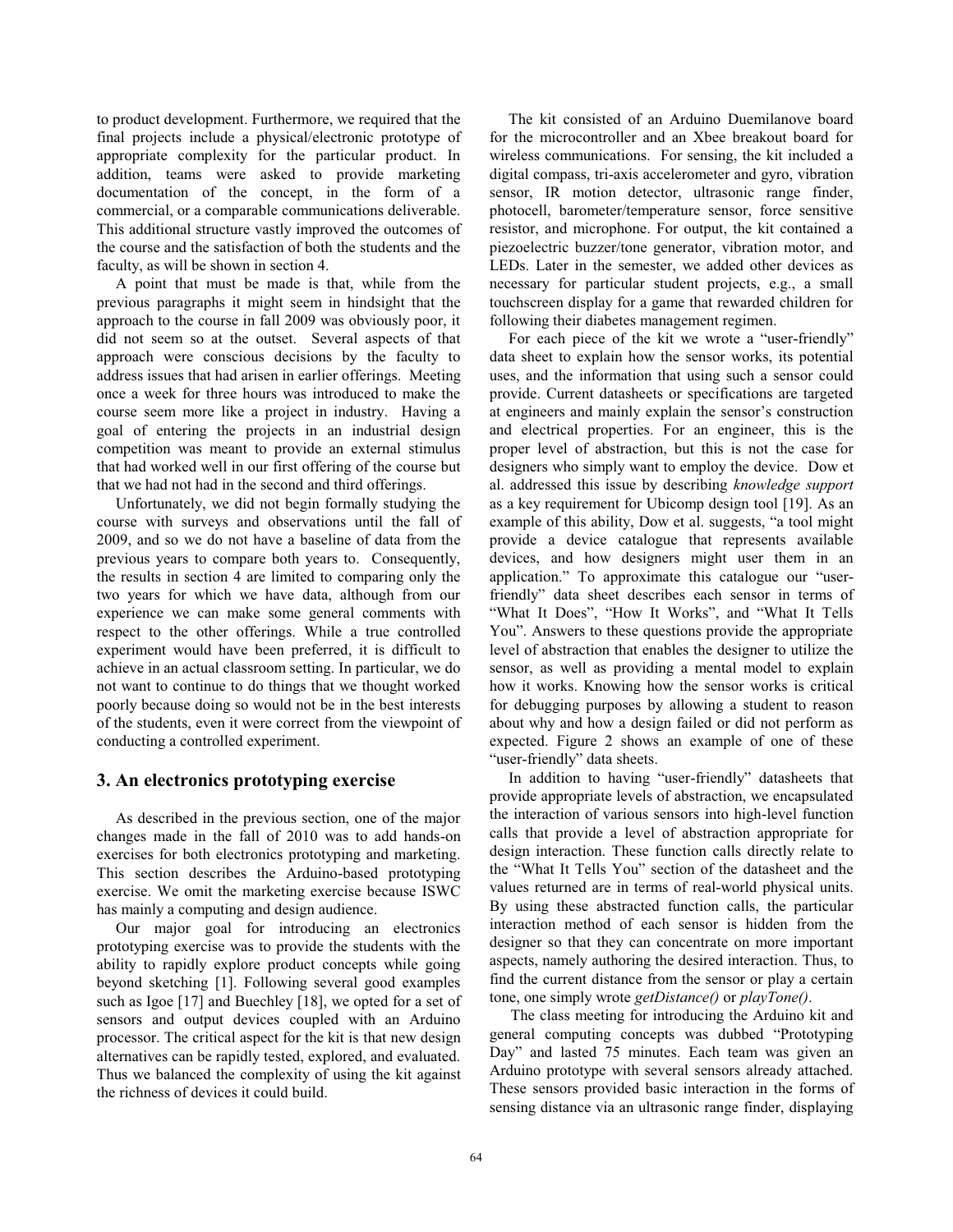

**What It Does**: The accelerometer measures acceleration in all three axes of movement. Acceleration is the change in the speed of an object. It's the feeling of being pushed into your seat on an airplane during take, or being pushed to one side when a car makes a sharp turn.

**How it Works**: Each axis has a small arm inside the chip that bends as the accelerometer is moved around. Based on how much the arms bend, the accelerometer knows how much acceleration it has experienced.

**What It Tells You**: Force is related to acceleration by the weight of an object. If the accelerometer is hit, bumped, or dropped, it will know from what direction and by how much it was disturbed. Also, the accelerometer can determine how much it has been rotated around each axis. Tilt is commonly used to do motion capture for video games, commonly on the Nintendo Wii.

#### **Figure 2. Example of user-friendly datasheet**

light with a tri-color LED, and playing a note with a simple tone generator. The prototype was programmed to play a constant tone, and show a particular LED color, based upon how close an object was to the range finder.

As presented to the students, the prototype itself was functional but not very interesting. This was intended to challenge them to change the uninteresting basic interaction into an interesting child's toy. Changing the prototype would require editing the source code controlling the Arduino, as well as understanding the capabilities and limitations of the sensors.

We described the design challenge in an abstract way such that they would not consider the individual sensors, but their abilities and the information they offered. The students were instructed to think of the prototype not through its specific sensors, but as something that could control and sense "Light", "Proximity", and "Sound".

The result of the prototyping day were several prototypes that greatly exceeded the ability of the one initially presented to the students. One group created a box that would play the song "Happy Birthday" by utilizing the range finder and the tone generator. When the lid of the box was opened, the song would begin to play and the LED would light up to represent a candle. At the end, the user was expected to "blow out" the candle, and the LED dimmed. Another group created a musical instrument that they "taught" to play "Mary Had a Little Lamb". They reconfigured the Arduino to play other tones based on the distance sensor value and used shoe boxes as "keys" to play their instrument. In practice, the user would line up several boxes in front of the range finder and remove them in sequence and in rhythm to play the song.

Overall this day engaged the other disciplines in the engineering process and made them familiar with using computing elements. With the design challenge presented in general terms of "Light", "Proximity", and "Sound", as

well as providing accessible commands to control the sensors, the students easily extended the basic prototype.

# **4. Results**

The interdisciplinary design class has been offered for the last five years at Virginia Tech. In this paper, we focus on the results from the last two years (2009 and 2010) to highlight the impact of the prototyping exercise as well as the disciplinary balance in interventions. In both years, senior level students from electrical and computer engineering (ECE), industrial design (ID) and marketing (MKT) departments participated.

In 2009, a total of twelve students (four from each discipline) participated and four instructors (two from industrial design, one each from computer engineering, and marketing) led the class together. The students were asked to design firefighting equipment that uses pervasive computing technology. In 2010, a total of 21 students (seven from each discipline) participated and three instructors (one from each discipline) led the class. The students were asked to design pervasive computing devices that help children with diabetes.

In 2009, students struggled in a self-managed teaming environment in which little explicit design structure was provided. That is, the course was loosely structured by an interdisciplinary instructor team with a final deliverable consisting of an entry into an ID design contest. The contest's requirements were distributed, and these criteria served as the main assignment. Although the class was evenly divided between the three disciplines, the ID design culture dominated the group work processes. By week 10 of the 16-week project window, the teams had still not decided on their final product goals. At this time, the students met without the instructors and took control of their own projects by defining each component and breaking into their own majors to begin the final phase of their projects. Team composition shifted throughout the semester, which eventually resulted in a general composition of all students perceiving themselves as members of one large team. By the end of the semester, they had completed contest entries that described a system including four components—a vitals-monitoring shirt and mask, self-contained breathing apparatus (SCBA) gear, and a helmet that provided situational awareness. During this process of creating a complex system design, they also gained experience working in a large, interdisciplinary group on an ill-defined problem set. However, the design process was not interdisciplinarily integrated: the final project was completed by singlediscipline groups, the projects did not demonstrate strong ECE components, and the project as a whole was later submitted to the contest by just one of these singlediscipline groups after the end of the semester.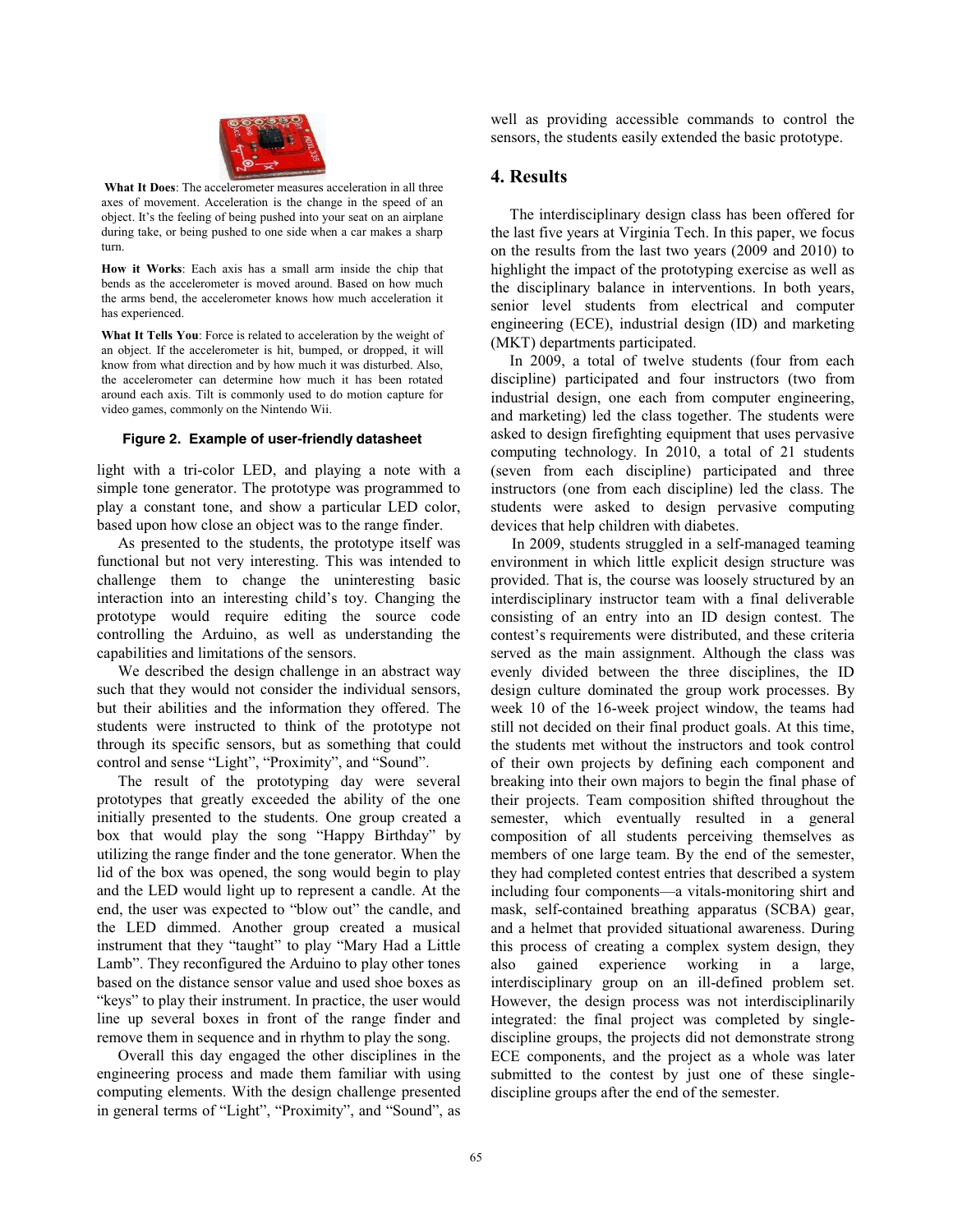To resolve these issues, the interventions in 2010 focused on balancing the presence of all three disciplines. Also, the instructors gave students a clearer timeline from the beginning of the semester. The students were informed that by week 6, they would have formed into final product teams and selected design concepts to develop for the rest of the semester. Similar to 2009, the first week was dedicated to establishing grounds for each discipline by having instructors give a lecture on their field and explain what role that field plays in the design process.

After the first week, students participated in opportunity exploration, concept generation, and a selection phase from week 2 through 7. This phase heavily depended on industrial design processes such as sketching, pin-ups and on-spot evaluations of concepts, establishing personas for product ideas, etc. By the end of week 7 (a slip of a week from the initial schedule), students decided on the final product ideas and formed five interdisciplinary product development teams. The five products were (1) an intelligent portable scale for counting carbohydrates, (2) a backpack that could warn a parent and child if a diabetes-management device were left behind, (3) a handheld game that rewarded the child for following their diabetes management regimen, (4) a wrist-worn communicator for parents and children to manage blood glucose levels, and (5) a data collection unit that shared information from the other devices with the primary care physician and insurance company.

In the following week (week 8), the students were asked to design packaging for their products [20]. This marketing exercise, called "Product Box," helped students think about the intended market and consumers as well as positioning of their products relatively early in the design process. As students further developed the specific features of their products, physical prototyping using form core was encouraged to help them with form development.

In week 10, the Arduino-based prototyping kit described in section 3 was introduced to the students. In this exercise, the students were asked to think about different ways the sensors could be used in different products. During this exercise, the ECE students served as mentors for the other team members. Students from other disciplines asked ECE students questions about what the kit did, how the sensors worked, how the code was structured, and what was doable and not doable with the equipment they had. The ECE instructor stressed that this exercise was intended to demonstrate "what sensing, computing, and getting output meant to non-ECE folks." During this exercise, students from other disciplines heavily depended on ECE students in their groups, but they also participated in an integrative manner to create functions "beyond what we just programmed it to do," as the ECE graduate assistant encouraged them to do.

From observations, it was evident that the students from the other two disciplines appreciated ECE students'

expertise in this area. In the following week, electronic and mechanical feasibility became a topic during the design discussions. For example, as the ID student sketched the final form factor of the communicator device, the ECE student was constantly being consulted to make sure the size and range of the electronic components would support the design that he sketched. In the same week (week 10), a marketing exercise of developing value propositions and positioning statements, with a broader goal of articulating a business model for a given product, was conducted in class. After those exercises, students further developed their designs and created prototypes.

Quantitative data also confirmed better performance of the 2010 class. Since this class depends on team-based projects, successful teamwork can be an indicator of a successful class. Hence, to measure the effectiveness of teams, the Team Diagnostic Survey (TDS) was administered at the end of the semester both years [12]. The survey measured students' own perceptions of the team processes and the effectiveness of their teamwork during the course. The questions were divided into eight categories based on the team-related constructs (real team, compelling direction, enabling structure, organizational context, coaching, team processes, interpersonal processes, and individual learning and well-being). Five items were dropped because of relevancy and confusing wording. Seventy-four items from this eighty-item survey asked the students to rate their responses to statements describing team constructs on a five-point Likert-type scale ranging from *1: Highly inaccurate* to *5: Highly accurate*. To ensure that the participants paid attention to the items throughout the survey, thirty-three items were reverse coded and converted back to the normal scale after the administration.

The TDS results showed improved overall team effectiveness in 2010 versus 2009 (2009: *M* = 3.14, *SD* = .65, 2010: *M* = 4.10, *SD*= .54). For each construct category, the differences between 2009 and 2010 were tested by the Wilcoxon test, a non-parametric equivalent of t-test. From eight construct categories, six categories showed statistically significant improvement. The other two categories (Real Team and Coaching) were not statistically significant, but the difference was in the hypothesized direction as shown in Table 1. Figure 3 shows that in all of the categories, the class from 2010 scored higher than 2009. The changed interventions for 2010 emphasized clear timeline and structure for the project. This change was reflected in a higher mean in the compelling direction and enabling structure categories.

There were three main differences between these two years: clarity of the structure, prototyping exercises, and disciplinary balance. In 2010, the students were given a deadline for forming the final teams and selecting final product concepts in the third week of the semester. Thus, they were aware of the fact that concept generation and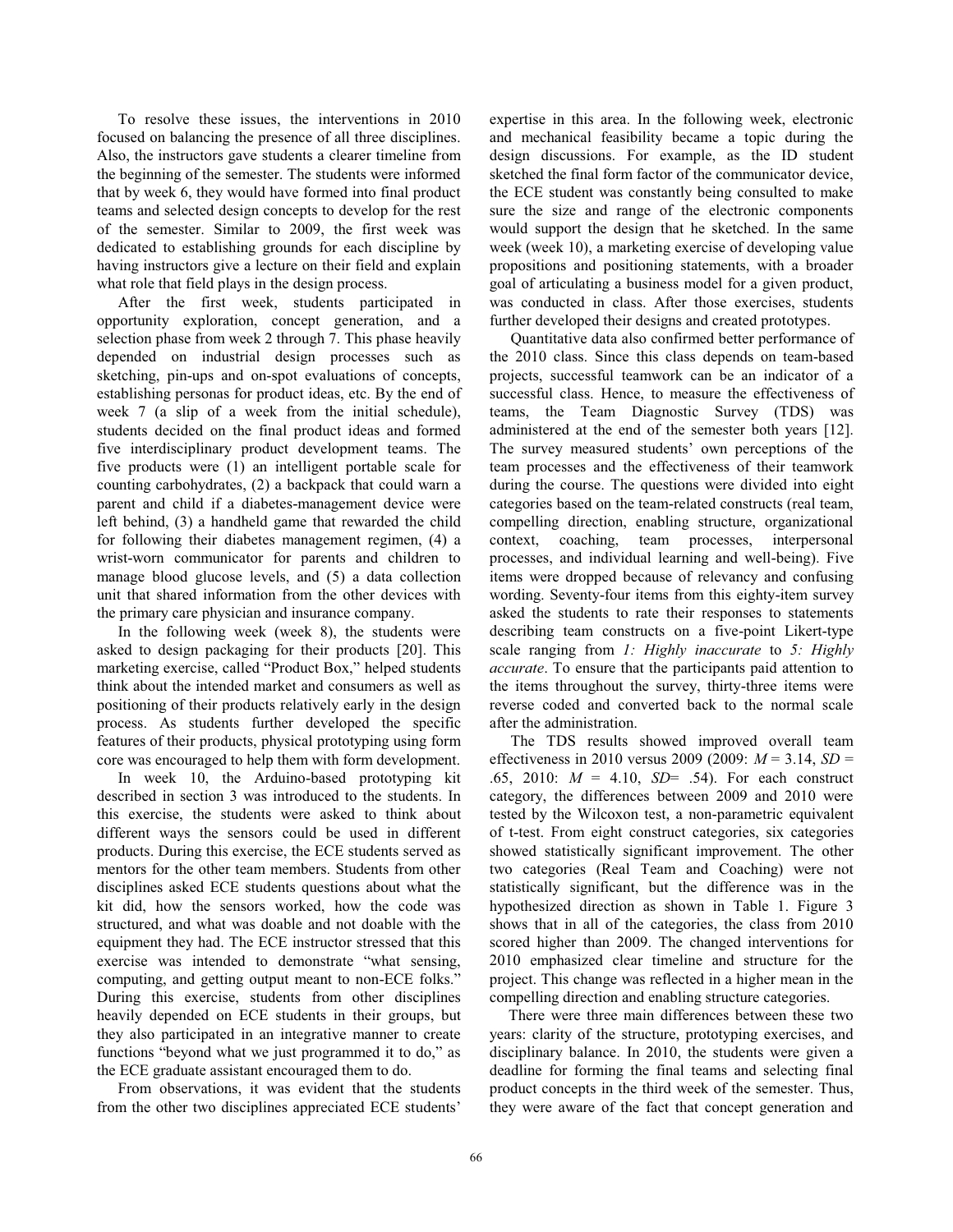exploration phase would end by a certain date, and that helped them cope with the confusion. However, in 2009, the students were not given a deadline for deciding on the final concepts, and the concept generation and exploration phase lasted three weeks longer than 2010. Out of a 15 week semester, this three-week difference was significant. In 2009, the students showed frustration and confusion in week 10, when the students said that they were "still not clear about the project goals." In contrast, the 2010 class showed no sign of confusion in week 10. During the same week, the 2010 students were already developing detailed features of their products, physical forms, and marketing plans, along with the prototyping exercises.

**Table 1. Team Diagnostic Survey results comparison (2010 value – 2009 value)** 

| Construct                             | <b>Wilcoxon Test Results</b> |
|---------------------------------------|------------------------------|
| Real team                             | $Z = .55, p < .58$           |
| Compelling direction                  | $Z = 3.10$ , $p < .01*$      |
| Enabling structure                    | $Z = 2.50$ , $p < .01*$      |
| Organizational context                | $Z = 2.52$ , $p < .01*$      |
| Coaching                              | $Z = 1.79$ , $p < .07$       |
| Team processes                        | $Z = 2.64$ , $p < .01*$      |
| Interpersonal processes               | $Z = 2.44$ , $p < .01*$      |
| Individual learning and<br>well-being | $Z = 2.36$ , $p < .02*$      |

*Note: \* indicates statistical significance at .05 level* 

The prototyping exercise gave students a chance to get their hands on actual electronic components as well as programming activities. Because students could physically interact with the sensors and draw certain outputs as a result, participating in this exercise helped them understand the inner-workings of the electronic components and their relationships to computation and outputs. It was critical for them to understand the concept of sensing, computing, and obtaining output, since they were designing pervasive computing products. In 2009, the students never had a first-hand experience with electronic parts. The ECE students used circuit diagrams a few times during the semester in an attempt to explain how sensors would work to detect harmful conditions that firefighters may face, but they were not able to demonstrate the point as effectively without actual working parts. Combined with the structural difference that they were not specifically asked to build a prototype or demonstrate features at the end of the semester, the 2009 structure led to a low level of ECE component integration in the final product. From the end-of-semester interview, the ECE students said "it would have been better if they actually built something" rather than just talk about the concepts. In contrast, the students from 2010 class who built electronic prototypes showed strong integration of electronic components in their final products. In the final presentation, three out of five teams demonstrated some features of their products with simple electronic parts, software, and interfaces, even though this component was not required for their grade.



The balance among the three disciplines was another critical factor in the success of the class. A previous study has identified the need for establishing disciplinary grounding for each participating major. In this study, endof-semester interviews with students suggested that ensuring balanced contribution might be critical for the students to feel confident and secure [21]. By implementing carefully balanced hands-on exercises and lecture modules from all three disciplines, the students could establish disciplinary grounding, which provided them with an important role and improved communication across disciplines. Having a balanced number of instructors might have played a role as well. In 2009, two industrial design faculty members were present as opposed to one from each field in 2010. Also, the final deliverables for the course were carefully selected to balance the presence of all three disciplines in 2010. At the end of the semester, the students were required to complete a design book with technical specifications and feasibility report and a business plan. In the final presentation, they were asked to pitch their ideas to venture capitalists with sufficient design and technical details. Also, they were asked to either produce or do a storyboard of a 60-second commercial for their product. In contrast, in 2009, the students were asked to submit a final document that was structured based on an industrial design competition application. The format did not ask for specific deliverables from marketing nor computer engineering while asking them to include design sketches.

In summary, adding clear structure, prototyping exercises, and balance among disciplines led to a more successful execution of our interdisciplinary design course.